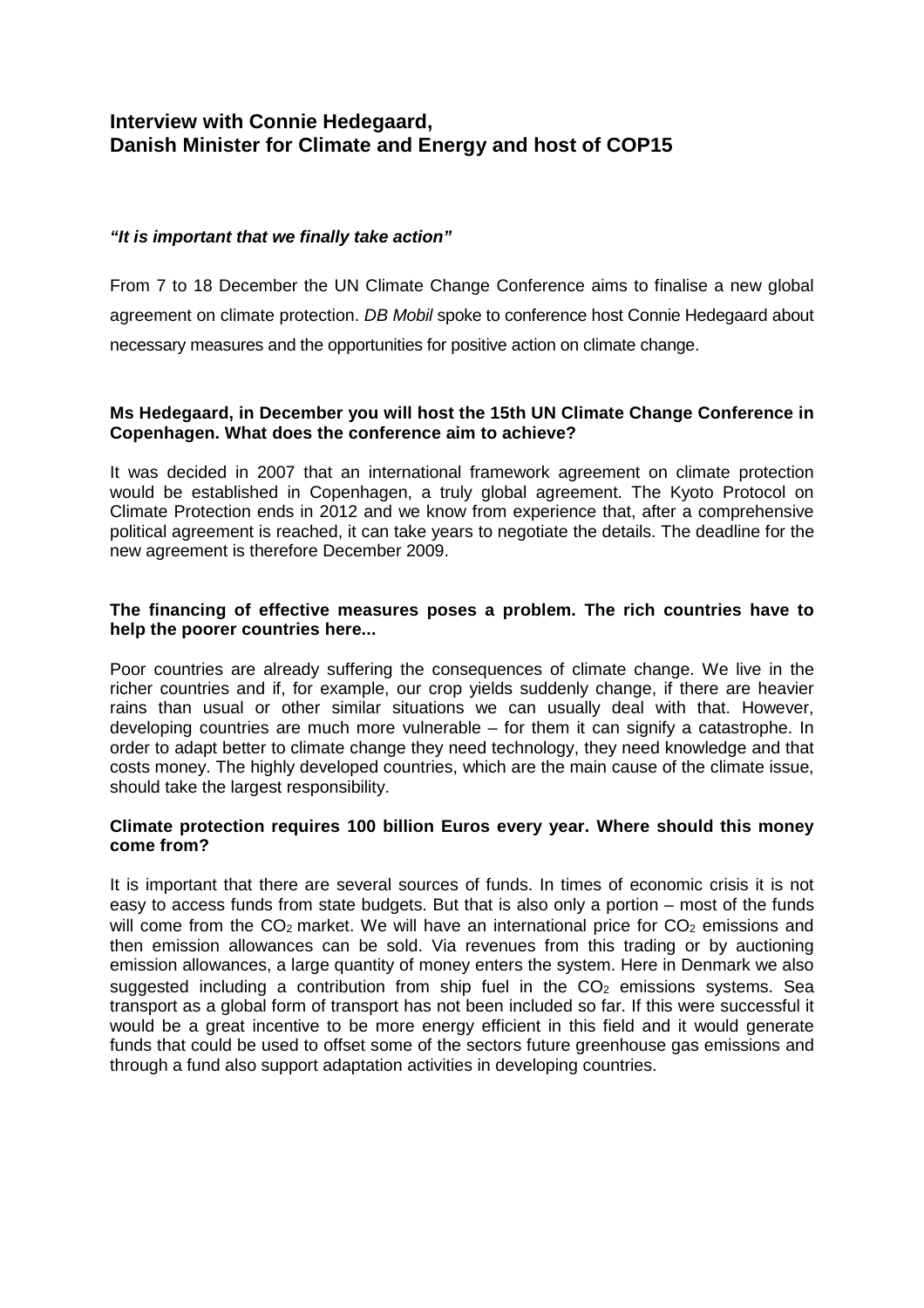#### **So it is not necessary to constantly attract funding?**

The great advantage of such a financing mechanism is that it is not necessary to ask the countries' finance ministers for money each year. The funds are constantly generated, which makes it much more credible for developing countries. They have seen too many times how promises made at financial conferences are subsequently not kept. That is why it was clear that we had to develop a more intelligent funding system.

#### **Who will distribute the money and who is to check what it is spent on?**

In addition to the UN the donors will most probably get involved; the World Bank could also play a role here. It is however very important that developing countries do not have the feeling that donor countries are deciding on the implementation of funding. Of course no one will want to provide any funding before it has been confirmed that it really has an effect. In conference jargon they say: It has to be measurable, verifiable and documentable.

#### **What does that mean in practical terms?**

If, for example, a country invests in a strategy for increased sustainability, it is clearly doing something in its own interest. We therefore have to know exactly what is being done and what the plans would look like without support. That means we want to know what they can additionally achieve with the paid funds. It is extremely important that both actions and financing can be verified.

#### **What options are available to reduce future greenhouse gas emissions?**

The fact is that we already have most of the technology we need to halve global emissions by the middle of the century. One of the most effective approaches is increasing energy efficiency. Much can be achieved even with small measures. And we can expand the field of renewable energy sources much more – wind, water, sun, and biomass. There is huge potential there.

## **So we do not have to wait for the great breakthrough…**

No, we do not have to invent something new – we can start straight away. And we need to greatly improve the transfer of existing expertise and available technology to developing countries. From 2030, 2040 we will then need new technology. I believe that working more closely together internationally in the development of new technology, for example concerning smart grids, i.e. intelligent electricity networks, or in the integration of renewable energy in our electricity systems should form part of the Copenhagen agreements. We have a great deal of knowledge available to us but we have to become much better at sharing and implementing it.

## **What can an individual do?**

As individuals we can do a great deal easily – we can insulate our houses, buy low consumption cars and become more aware of our energy use. We can behave in a more environmentally friendly way by using busses and low emission railways much more often. All these things would send a clear message to manufacturers and service providers that we want products and systems which are much more energy efficient.